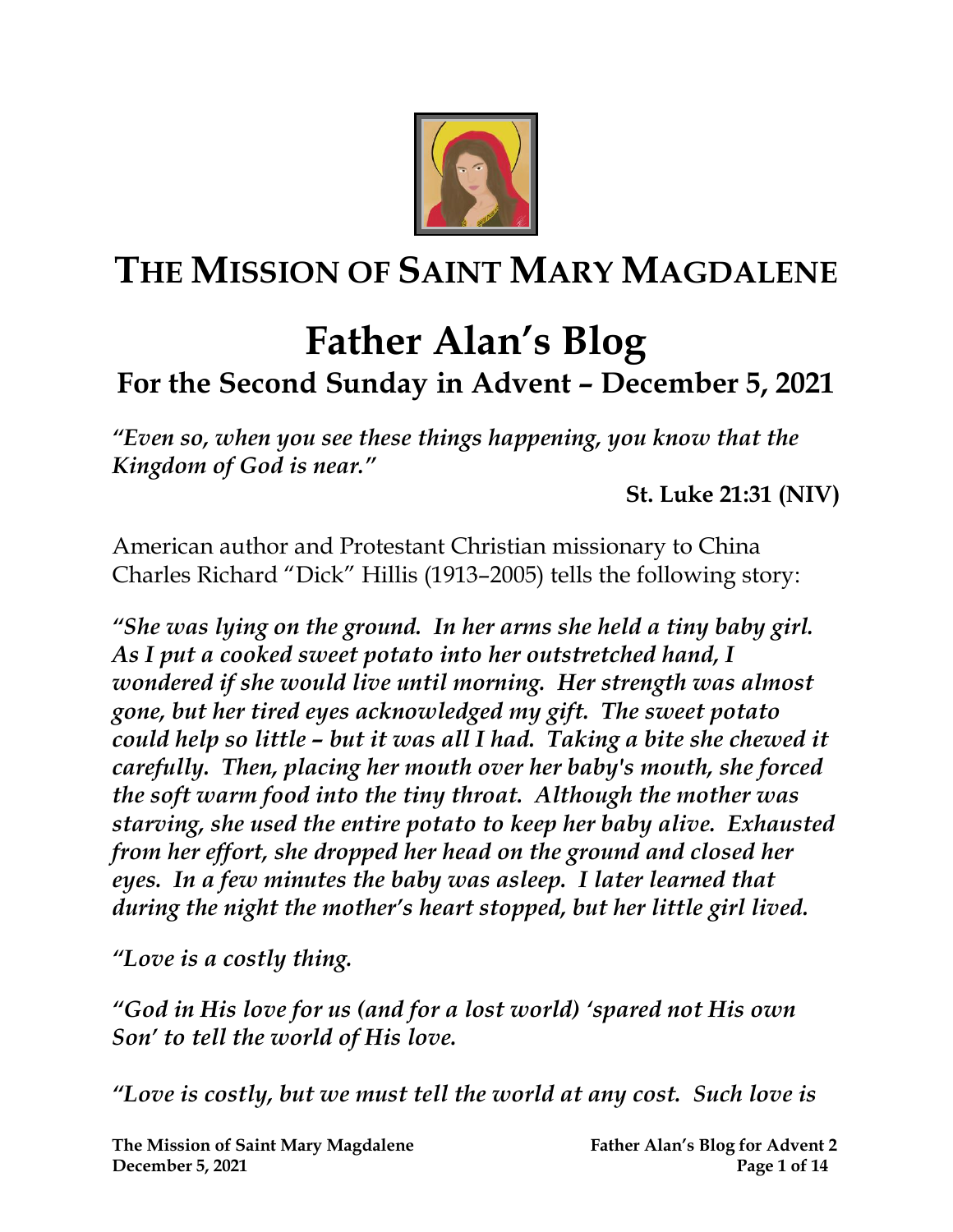*costly. It costs parents and sons and daughters. It costs the missionary life itself. In his love for Christ the missionary often must give up all to make the Savior known. If you will let your love for Christ cost you something, the great advance will be made together."*



In today's Epistle Lesson (Romans 15:4-13), St. Paul quotes Isaiah, the "Advent Prophet", when he proclaims (in verse 12):

*"The Root of Jesse will spring up, One who will arise to rule over the nations; the Gentiles will HOPE in Him."* 

Our Advent expectation of the Lord and Saviour Jesus Christ's coming is our hope our **only** hope for salvation. Accordingly, the thrill of expectation that we, as Christians, feel in these days leading up to Christmas Day should not be caused because we're excited:



**over the annual arrival of bulging stockings and mountains of presents; but, rather, because**



**Jesus Christ, as Saviour and Lord, is definitely coming (and even sooner than we may think),**

as evidenced by the myriad uncertain events currently going on:



**in the heavens; and**

**on the earth.**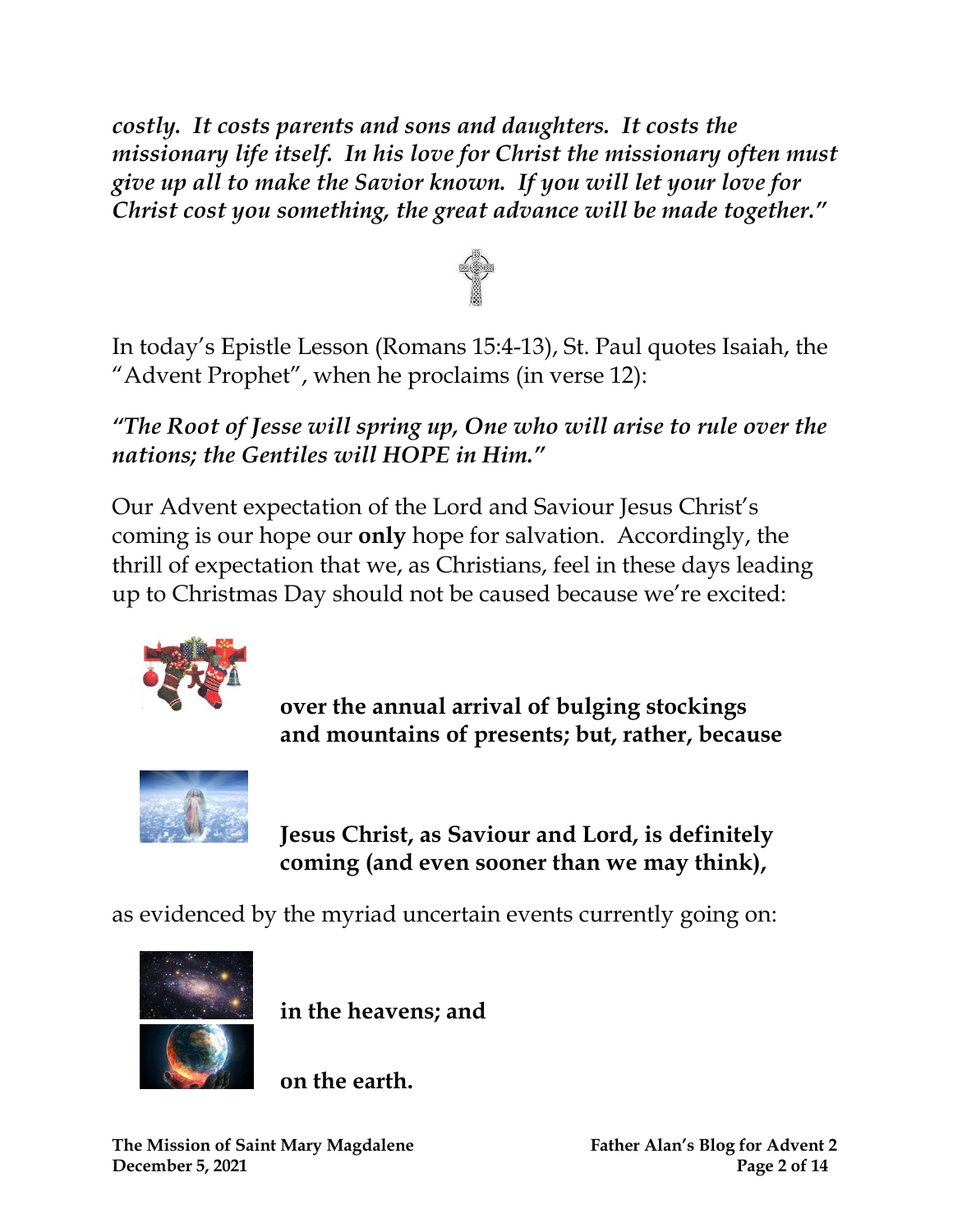In making this rather bold proclamation, I need look no further than today's Gospel Lesson (from St. Luke 21:25-33; his version of the "Signs at the End of the Age") – particularly verses 29-31 – wherein Jesus Himself promises us that the Son of Man is on His way:

*"Look at the fig tree and all the trees; as soon as they sprout leaves you can see for yourselves and know that summer is already near. So also, when you see these things taking place, you know that the kingdom of God is near."* 

In other words, Jesus is letting us know that we can stand firm and hold up our heads in the midst of the obvious chaos today, such as:



**(Not to mention** *countless people around this world* **who are distraught by these unsettling events that they see happening all around them.)**

Nevertheless, Jesus implores His followers to have faith in the midst of such difficult times – precisely because these difficult times are **signs** that are intended to cause us to **hope** rather than to **despair**, as all these signs lead:

**The Mission of Saint Mary Magdalene Father Alan's Blog for Advent 2 December 5, 2021** Page 3 of 14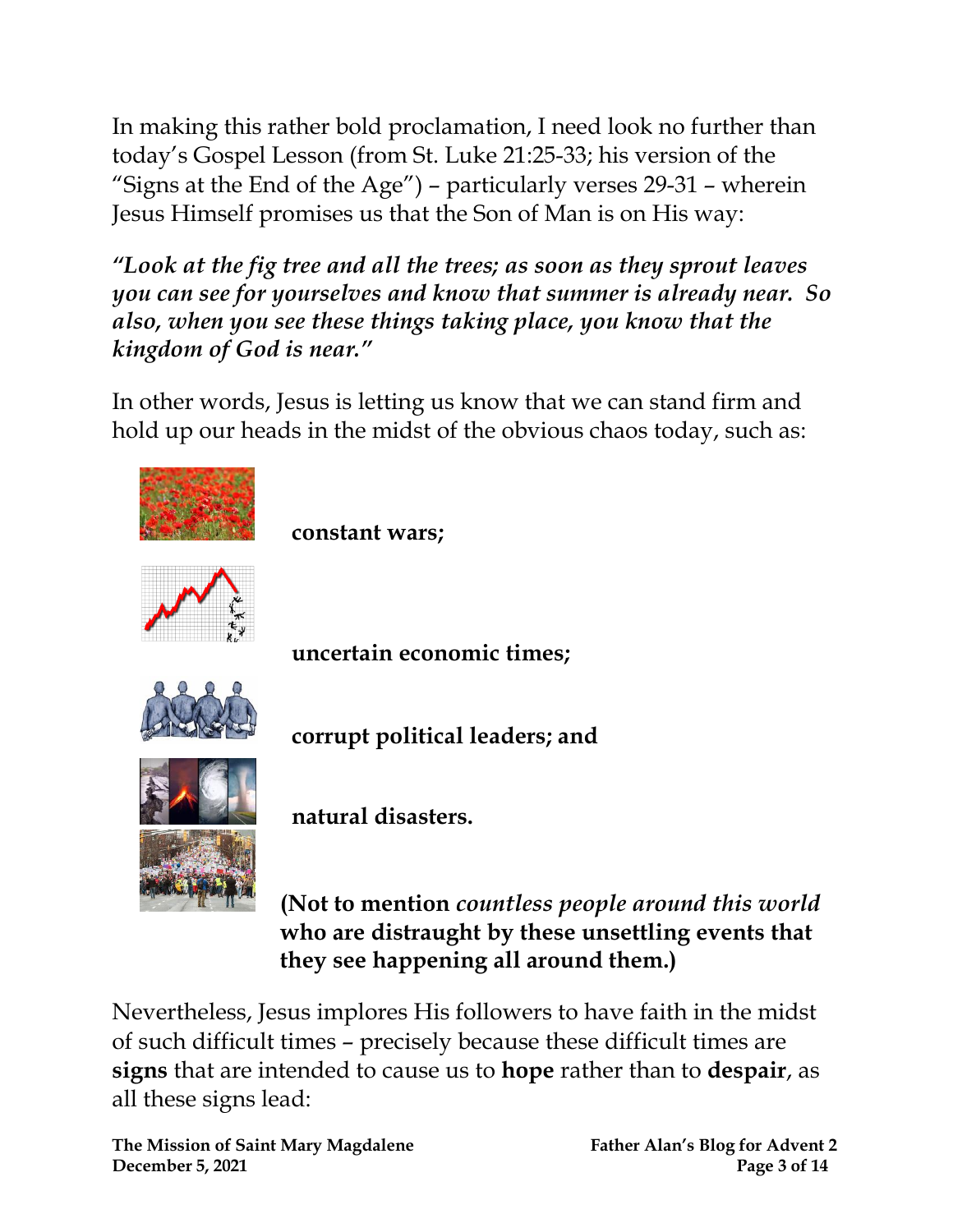



**not to** *destruction;* **but** 

**to** *wholeness,*



## **because Almighty God's salvation IS at hand!**

Therefore, we can stand firm in the words – the **promises** – of our Lord and Saviour Jesus Christ!



In a sense, what we're being asked by Jesus to believe faithfully is a lot like:



**going into surgery.**

Now, as we know, surgery can be **difficult**: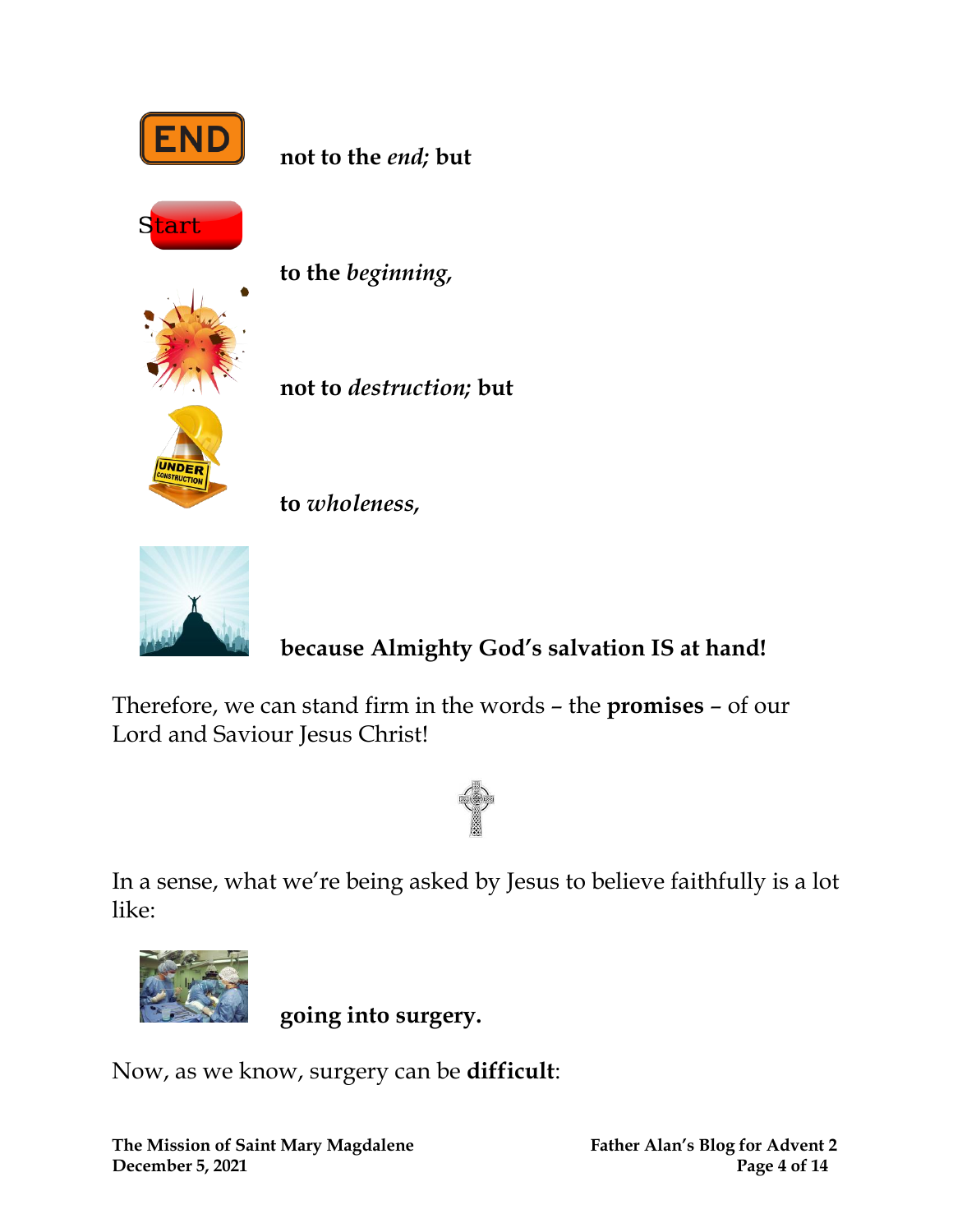



**for which to prepare;**

**through which to go; and**

**from which to recover.**

Certainly, surgery is not a very pleasant thing – and not something that one would choose to do just for the fun of it – but we understand that the goal of surgery is not:



**to make a person feel** *worse;* **but, instead**

**to make him or her feel** *better* **(that is, to "fix" what is "wrong").**

Likewise, the signs that are happening all around us are not supposed to cause us to lose heart, but, rather, **specifically because of them,** we are to be strengthened in our walk of faith. Thus, in the midst of:



**the heavens; and**

**the earth**

being shaken to the core, we can literally rejoice in the Lord Jesus and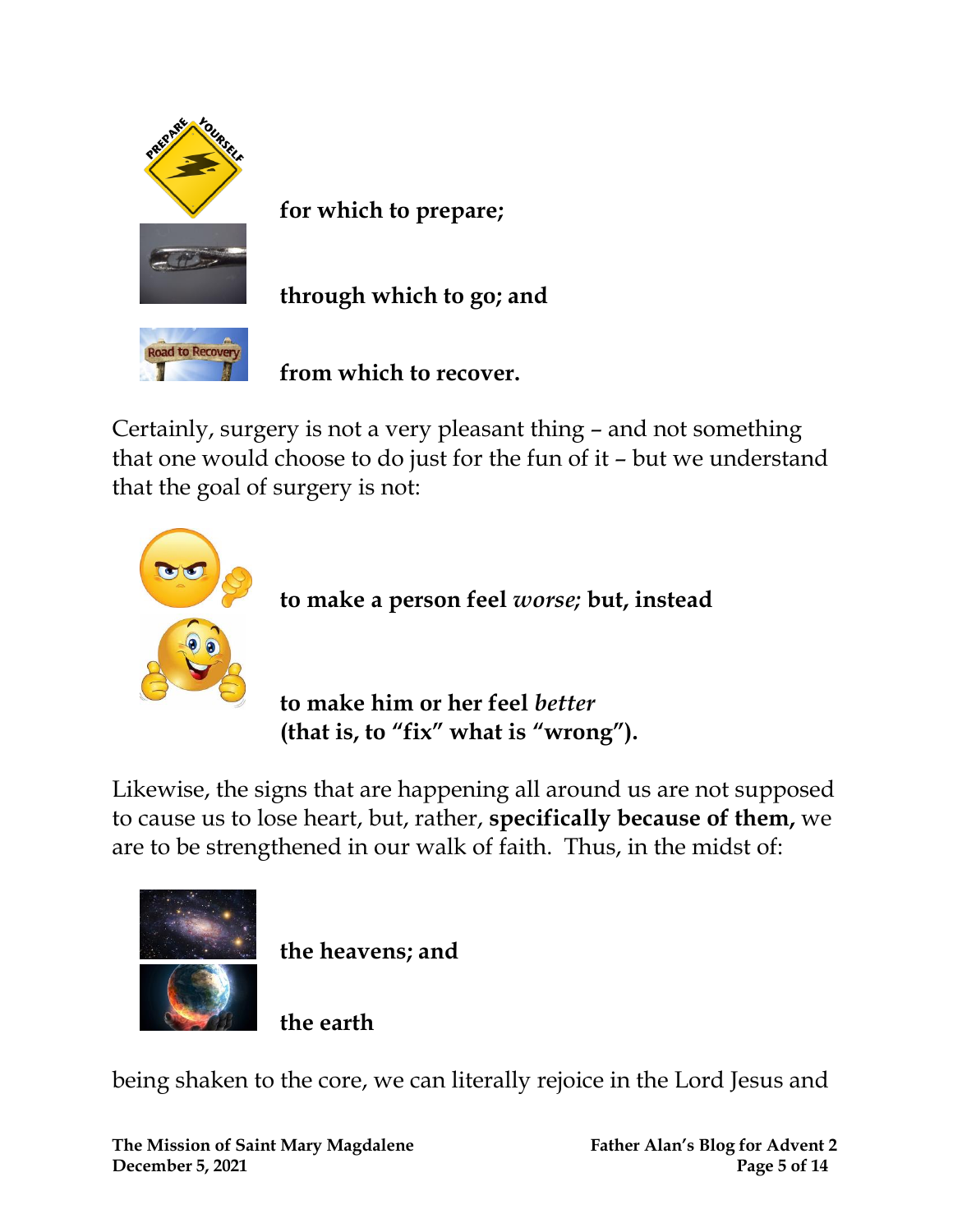are given by Him the ability to endure these times - as unpleasant and downright atrocious as they may be – because we have a loving God Who will see us through them.



In today's Gospel Lesson (St. , we learn the true nature of our hope for salvation. Specifically, **the fulfillment of all things in and through Jesus Christ means:**



**The complete destruction of all WORDLY aims, ambitions, and hopes; and**

**The spiritual consummation of the resurrected body with its eternal disposition, destiny, or fate.**

As Jesus Himself forewarns us in verse 26:

*"Men will faint from terror, apprehensive of what is coming on the world, for the heavenly bodies will be shaken."* 

Let's make no mistake here: Jesus Christ's second coming – His immanent return – means a judgement upon all those who cling to:



**the passing things of this world; rather than to**

**Jesus Christ as Saviour and Lord, God's Incarnate Word Whose eternal "***words shall not pass away***".**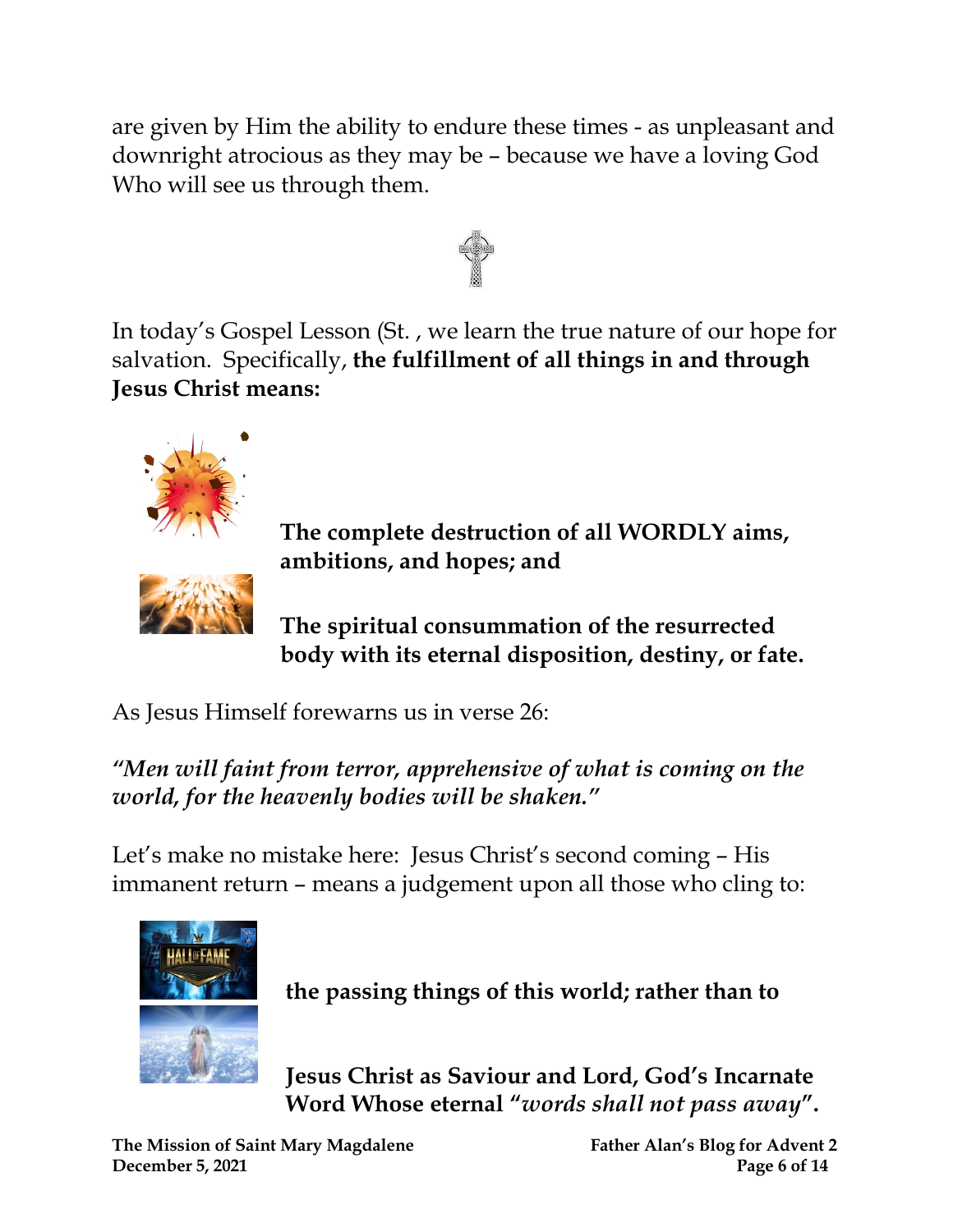To this end, our Collect for today pleads:

*"…that by patience and comfort of God's holy Word…" ,*

we who believe on His name might have:

*"blessed hope of everlasting life eternal"*.

Thus, today's Propers not only focus on Jesus Christ as the hope of our salvation, but also upon **God's Holy Scriptures themselves**, as St. Paul writes in verse 4 of today's Epistle Lesson (Romans 15:4-13):

*"Whatsoever things were written aforetime were written for our learning…"*

Therefore, we are all called to REALLY work at hearing the Holy Scriptures by reading them daily; what is more, we are, as today's Collect petitions, to:

*"Mark, learn, and inwardly digest them…"*.



 **Accordingly, this "Second Sunday in Advent" is often referred to as "Scripture Sunday".**

The main purposes of God's Holy Scriptures is to prepare us for:



 **The coming of our Saviour Jesus Christ in humility (that is, at His BIRTH); and**



 **The coming of our Lord Jesus Christ in judgement (that is; at His SECOND COMING).**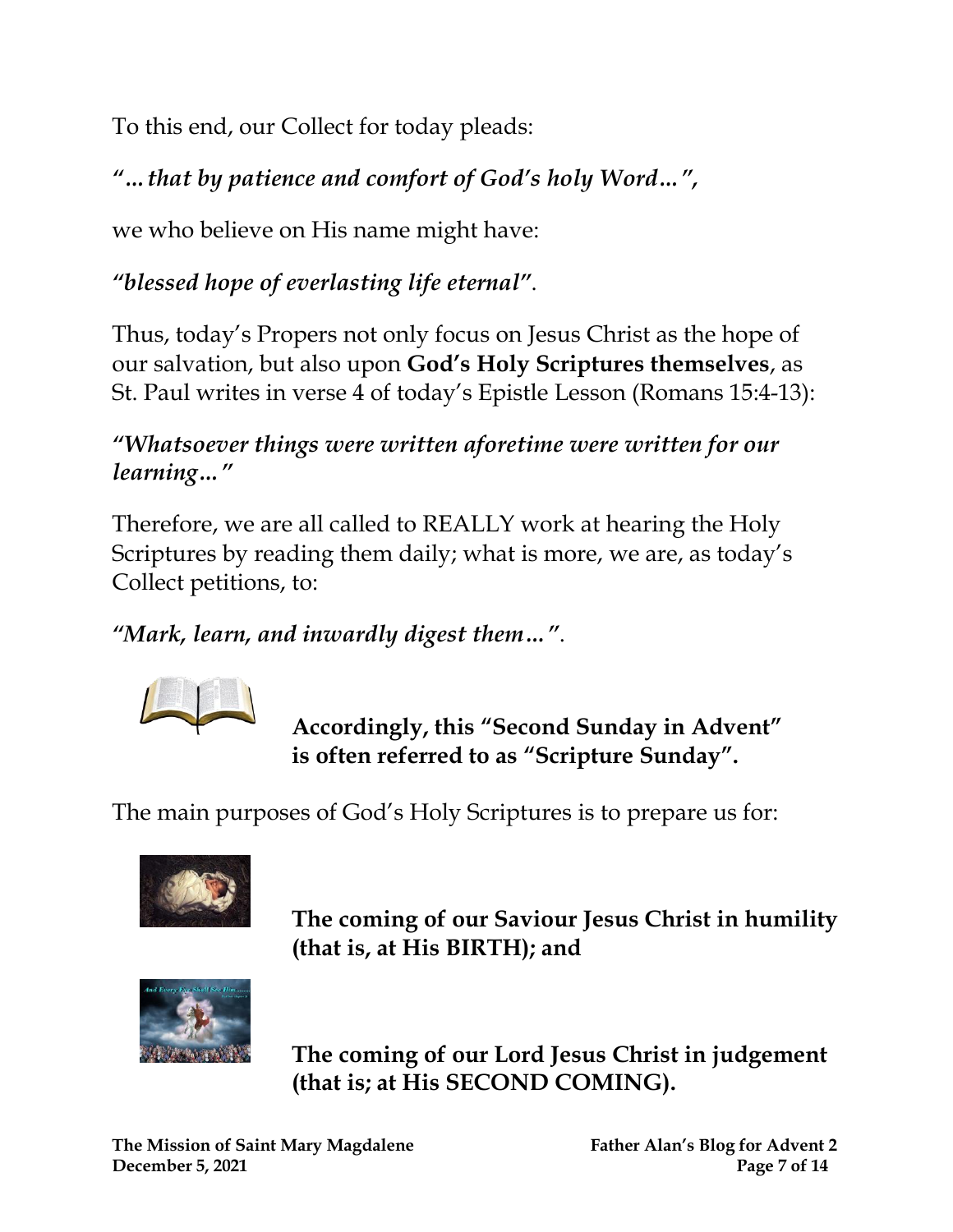

 **But, primarily, the Holy Scriptures teach us that** *Jesus Christ* **alone** *is the hope of our salvation***,**

for in Him all things, as prophesied in the Old Testament about the Messiah, are fulfilled. Subsequently, the New Testament, in general, and today's Gospel Lesson (St. Luke 21:25-33), in particular, reveals to us the fact that:



 **Jesus Christ's first coming at his birth in the stable – in the fullness of time – as Saviour**



 **Presages Jesus Christ's second coming, His final coming – at the end of time – as Lord and Judge.**

However, perhaps most importantly, the Holy Scriptures also ask us:



 **to look at OURSELVES.**

Not surprisingly, then, because Advent is a time of preparation, it is also a time for introspection – for "taking stock" of where we are in our earthly walk with Jesus. That's why on this "Scripture Sunday" while we await the coming of our Lord and Saviour Jesus Christ, I'd like us to take a few moments to take a long hard look at ourselves and at what we are called by Jesus, as His followers, to be about.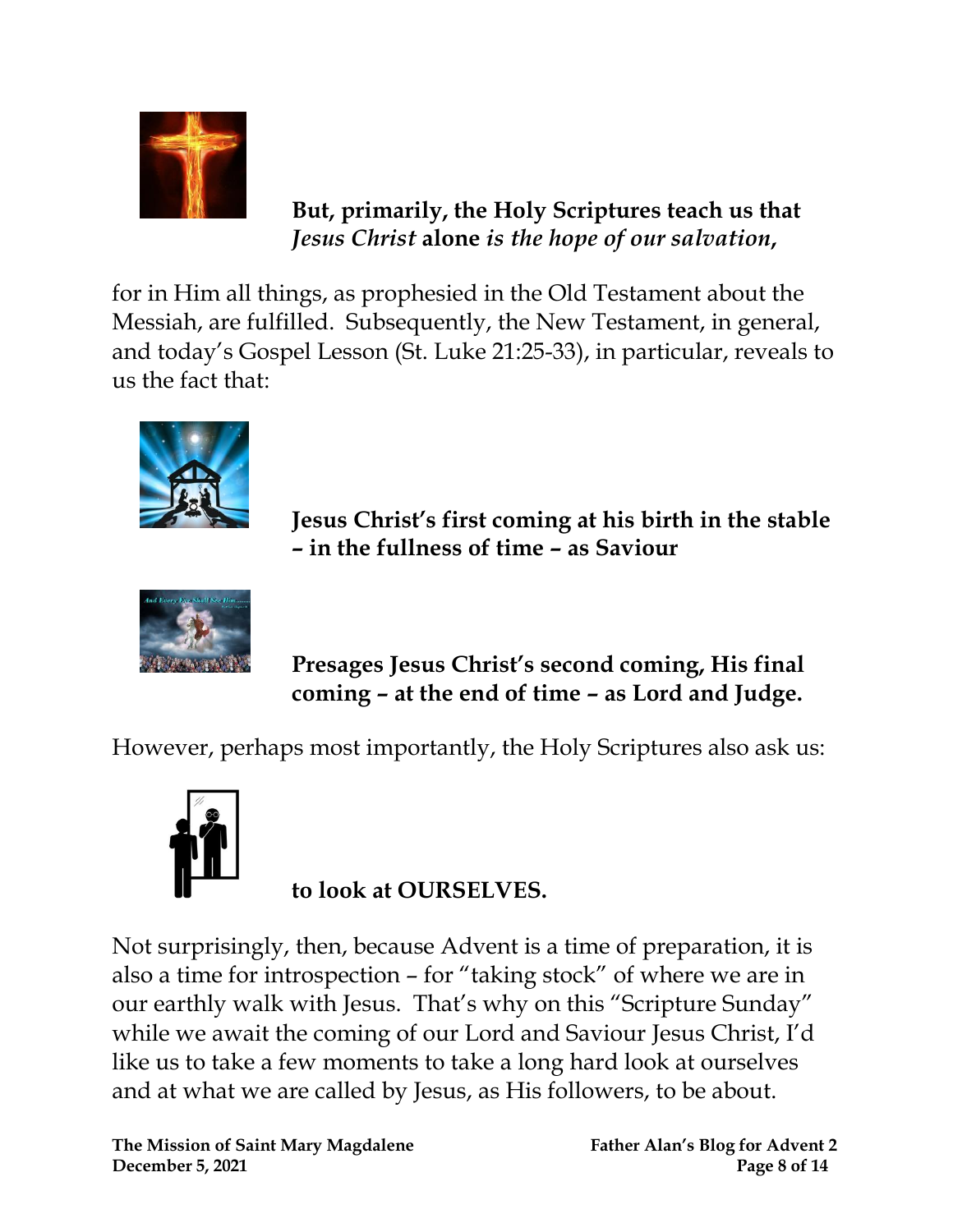Now, those of us in the worldwide Traditional Anglican Church (and, especially, in the Anglican Catholic Church of Canada) too often pride ourselves about having the right **doctrine** – we proudly declare that:



 **what we believe; and**

 **why we believe it; and**

 **how we worship as a result,**

is "apostolically sound" (for many of our church's traditions go back to the time of the Apostles and of the Early Church Fathers).

But what about Jesus' direct command to us – as contained in His "Summary of the Law" (St. Matthew 22:37-39; St. Mark 12:30-31; and St. Luke 10:27):



## **to LOVE (that is, to "AGAPE" , not to "PHILEO") BOTH God and neighbour?**

(By the way, there is not much difference, lexically speaking, between "agape" and "phileo", or "brotherly love". Both types of love involve a voluntary response:



 **"I've decided to love you" ,**

and an involuntary response:

**The Mission of Saint Mary Magdalene Father Alan's Blog for Advent 2 December 5, 2021 Page 9 of 14**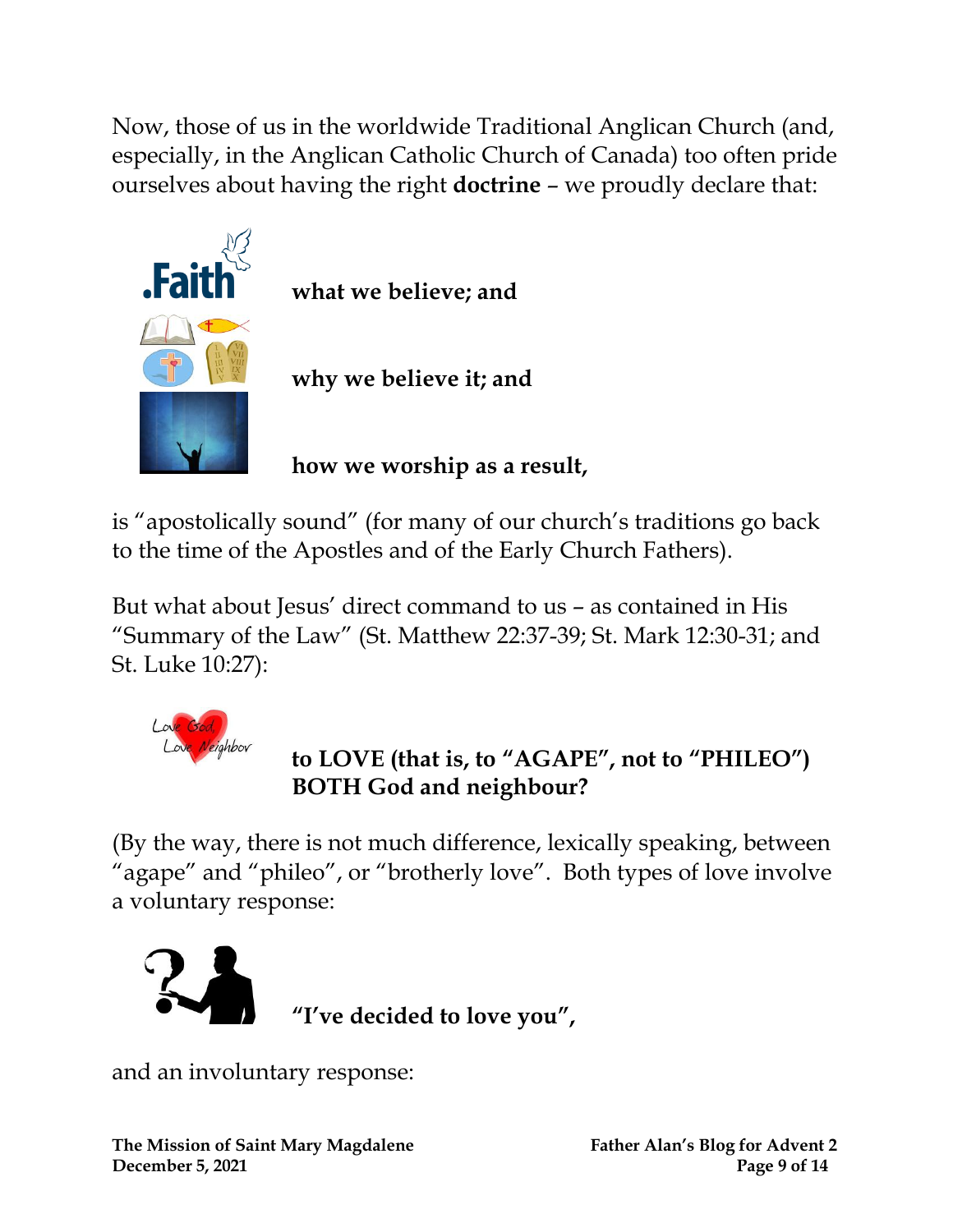

 **"I can't help but love you".**

However, there is not one God-given command to love in all of Holy Scripture that ever uses the word "phileo".) Even so, "agape", the highest of the four types of love found in [Holy](https://www.learnreligions.com/what-is-the-bible-700735) Scripture (the other two being "storge", or "family love", and "eros", or "sexual love"), is:



 **a selfless love;**

 **a sacrificial love; and**

 **an unconditional love,**

that perfectly describes the kind of love [Jesus Christ](https://www.learnreligions.com/profile-of-jesus-christ-701089) has:



 **for [His Father;](https://www.learnreligions.com/god-the-father-701152) and**

 **for all His children,**



**whether they believe in Him or not.**

"Agape", then, is not so much a feeling; but, rather, it is a deliberate act of one's will, given unreservedly to everyone, and revealing an: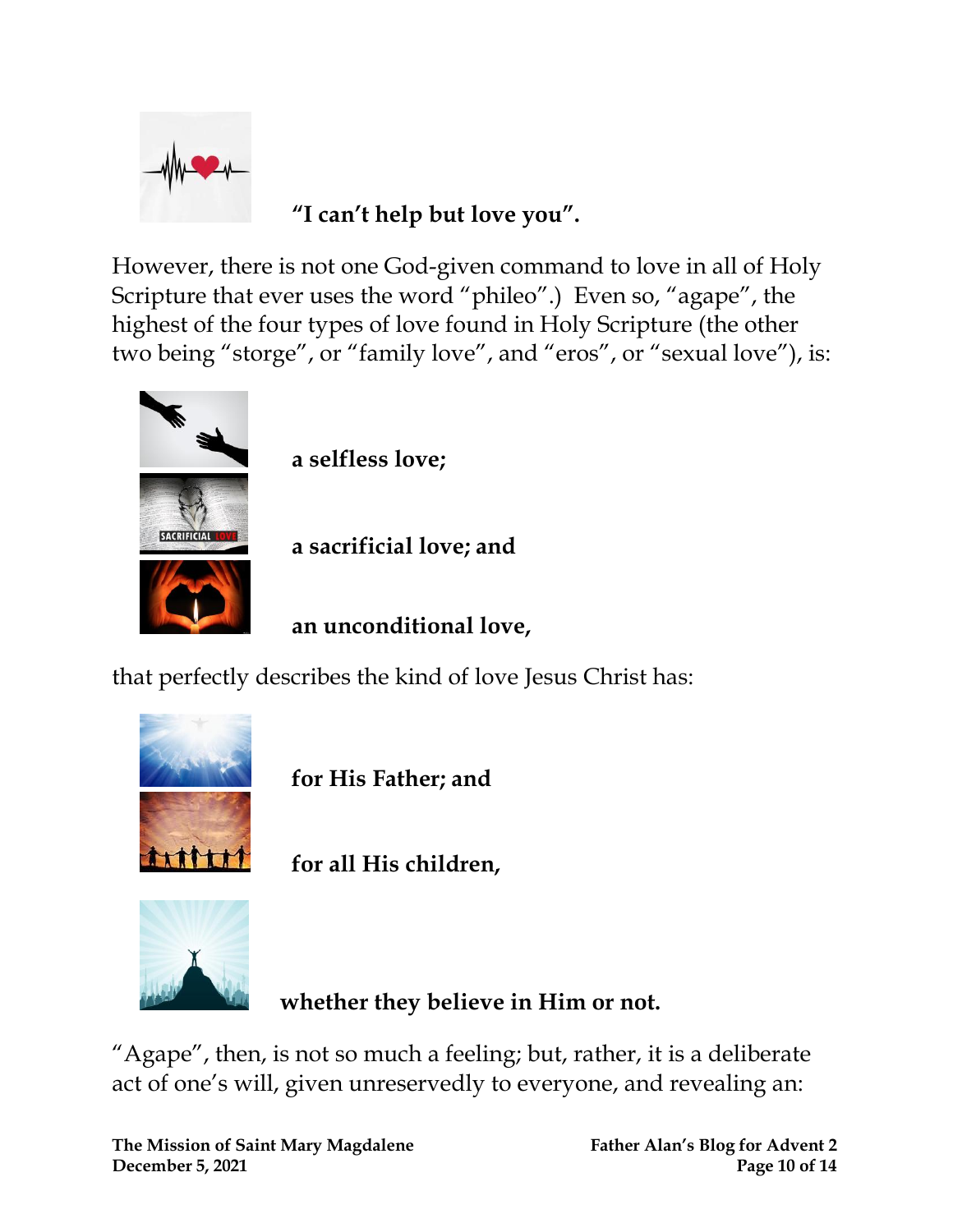

 **unconditional;**

 **immeasurable;**

 **incomparable;**

 **ongoing; and**



 **self-sacrificing**

love and concern for a lost and fallen humanity:



 **whether they deserve (or merit) it or not.**

As Swedish Lutheran theologian Anders Theodor Samuel Nygren (1890 – 1978), perhaps best known for his two-volume 1930 work "Eros and Agape", wrote: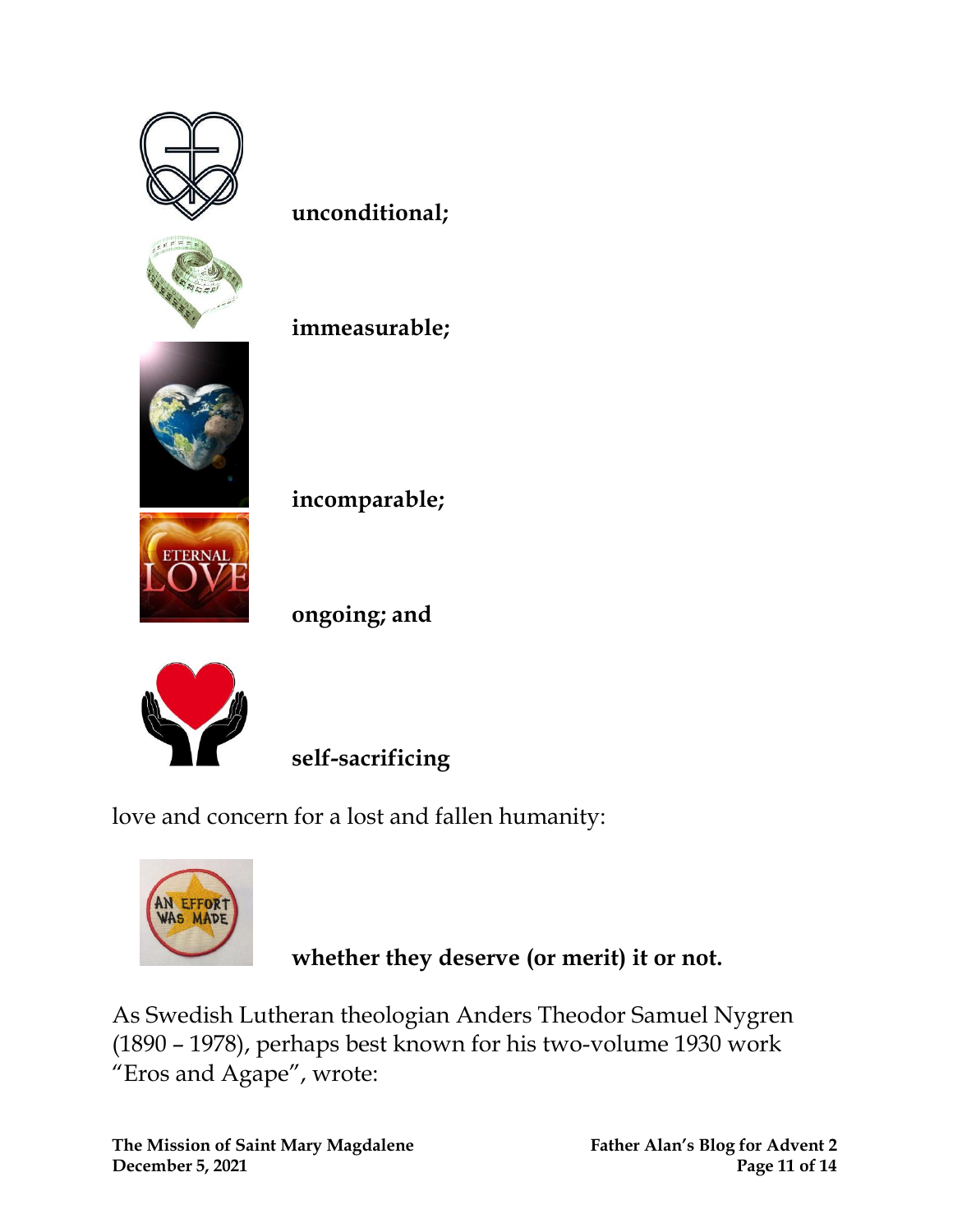*"'Agape love' is unmotivated in the sense that it is not contingent on any value or worth in the object of love. It is spontaneous and heedless, for it does not determine beforehand whether love will be effective or appropriate in any particular case."*

Perhaps, the simplest (and, possibly, best way) to define "agape" is:



 **"***GOD***" – for, as we know, God IS love.**

So, mark this down:

We, precisely because of our rich heritage as Traditional Anglicans, are in constant danger of becoming mere **"liturgical doers"**, rather than being **"true worshippers"** of Jesus Christ (to say nothing of being the **"lovers"** – **"agape-ers?"** – that God intended us to be; hence, many of us, having grown:



**complacent; and**

 **smug,**

have lost the euphoria and love we felt when we first received Christ's salvation. As a result, our attitude has all-too-often become one of "just going through the motions" and of dutiful obligation, such as:

*"Just tell me what I HAVE to do and I'll do it."*,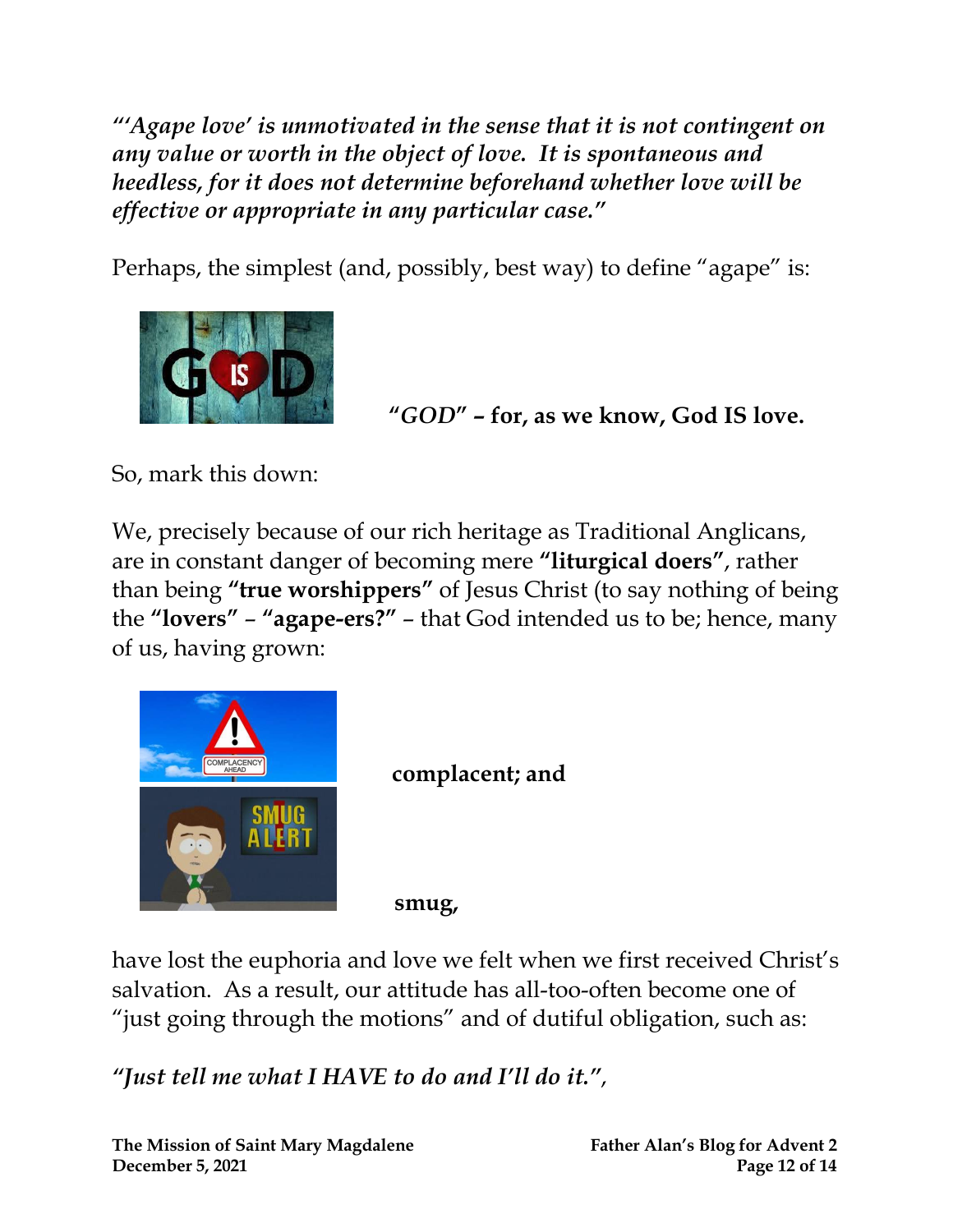rather than one of joyful gratitude , such as:

*"After what you've done for me Lord, what can I POSSIBLY do in return?"*



Therefore, on this "Second Sunday in Advent", let us remember our "First Love", our Saviour Jesus Christ – and all that He did for us the first time He came to earth.

And, as we await our Lord's second coming, let us endeavour to love (that is, to "agape") others – ALL others – despite what it may cost us, in earthly terms, and to do everything in our power:



 **to comfort them;**

 **to heal them; and**



 **to protect them.**

And as we worship together on this "Scripture Sunday", let us:

**"…by patience and comfort of God's holy Word, (continue to) embrace and ever hold fast the blessed hope of eternal life…".**

For He is coming back – and soon.

*"Come Lord Jesus, come quickly."*